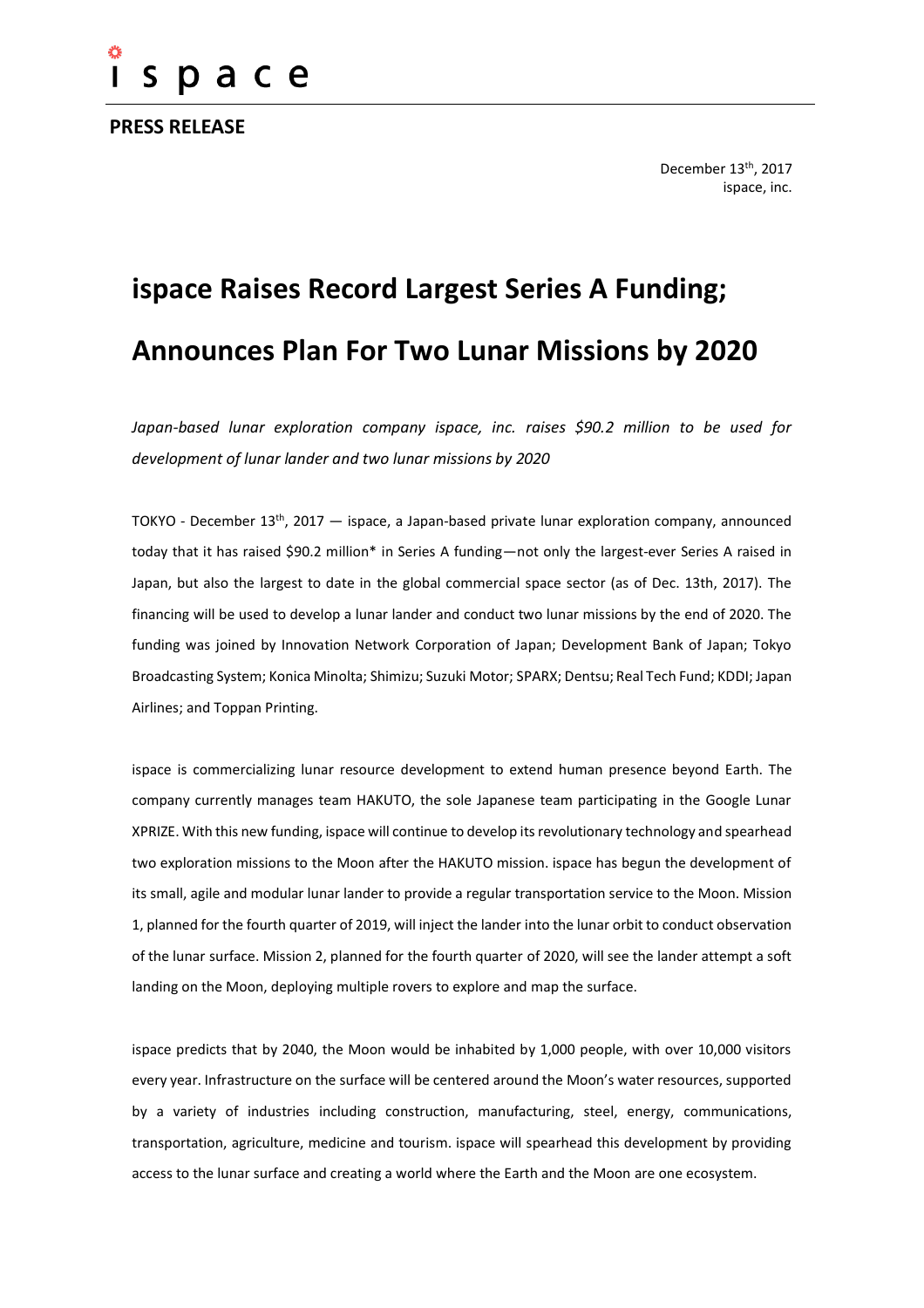## pace S.

### **PRESS RELEASE**

Until now, only the government led missions from the USA, Russia and China have successfully landed on the lunar surface. The two missions announced today are the starting point to establish the transportation and resource development technology required to support a water-based space economy. By adopting an agile development process for designing modular spacecraft, ispace will conduct low-cost, highfrequency and flexible space missions. Moreover, ispace's focus on micro-robotics will reduce the overall mission cost to create more opportunities for launch, thereby accelerating research and development activities around the Moon.

ispace's lunar lander will be able to accommodate roughly 30kg of payloads. This includes two lunar exploration rovers, also developed by ispace, each of which could install up to 5kg of payloads. ispace will provide transportation service to the Moon for future customers including government agencies, research and academic institutions and private companies. By installing scientific payloads on the lander and rovers, customers will be able to conduct experiments and observations in the lunar orbit and on the lunar surface. ispace will also provide data services with the images and videos captured during the missions, lunar environmental data, lunar resource availability, regolith compositions and high-fidelity 3D topographic mapping of the surroundings, etc. This data could be used for R&D purposes, resource development planning, education and promotional campaigns by private companies.

"With this funding, ispace will begin the development of lunar lander to establish a flexible and regular lunar transportation system, and lead the exploration and development of lunar surface through microrobotic systems," says Takeshi Hakamada, Founder & CEO of ispace.

"In addition to our Tokyo Headquarters, we will actively embark on projects at our offices in Luxembourg and USA to lead the global space resource development. With the network and knowledge of our new shareholders, we will not only expand commercial space activities centered around lunar resources, but also create a sustainable living sphere beyond Earth."

These new services will help establish the Moon as a new staging ground for cutting-edge initiatives, not only for existing players in the space industry, but also for companies and organizations who are not yet involved with space exploration. By catalyzing the synergy between existing players of the industry and non-space companies, ispace will create new value for the space industry and make space accessible for all.